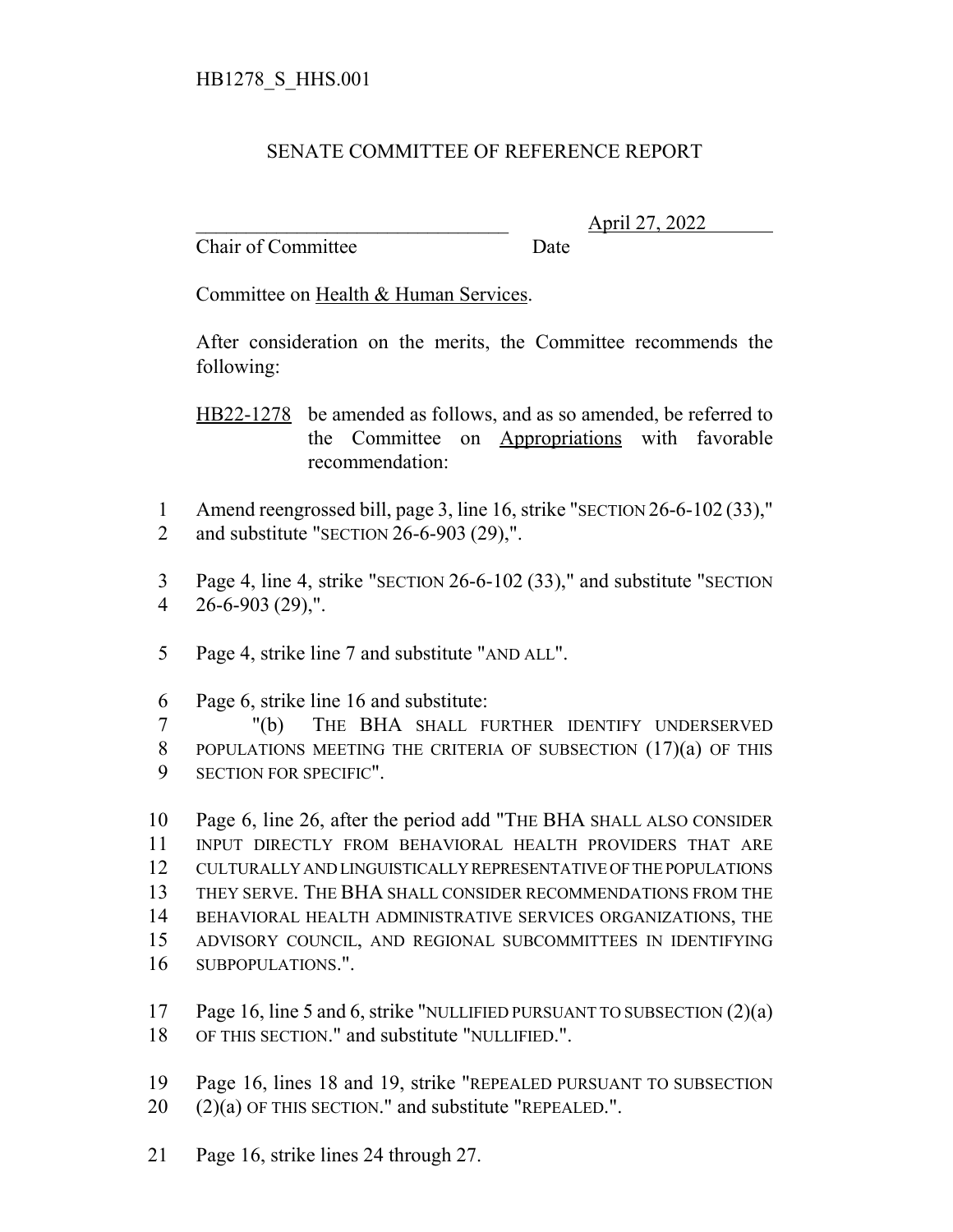- Page 17, strike line 1.
- Page 17, line 2, strike "(b)" and substitute "(2)".
- Page 24, strike lines 26 and 27 and substitute "(1) ON OR BEFORE JULY
- 1, 2023, THE BHA SHALL WORK WITH THE DEPARTMENT OF HEALTH CARE
- POLICY AND FINANCING, IN COLLABORATION WITH RELEVANT
- STAKEHOLDERS AND OTHER STATE AGENCIES, TO DEVELOP UNIVERSAL".
- Page 25, strike line 1.
- Page 28, after line 18, insert:
- "(i) PRIORITIZE RELEVANT PROGRAMS OR SERVICES ELIGIBLE FOR
- FEDERAL GRANTS OR REIMBURSEMENT, INCLUDING RELEVANT PROGRAMS
- OR SERVICES IDENTIFIED IN THE FEDERAL TITLE IV-E PREVENTION
- SERVICES CLEARINGHOUSE;".
- Reletter succeeding paragraphs accordingly.
- Page 34, line 15, strike "SUBPOPULATION" and substitute "UNDERSERVED POPULATION".
- Page 34, line 20, strike "A SUBPOPULATION OF" and substitute "ONE OR MORE SPECIFIC UNDERSERVED POPULATIONS WITHIN".
- Page 37, line 10, after "RULES." add "THE BHA IS AUTHORIZED TO AWARD CONTRACTS TO MORE THAN ONE APPLICANT. THE BHA SHALL USE COMPETITIVE BIDDING PROCEDURES TO ENCOURAGE COMPETITION AND
- 21 IMPROVE THE QUALITY OF SERVICES.".
- Page 38, line 11, strike "THE CHIEF" and substitute "A".
- Page 38, strike line 24 through 27.
- Strike page 39.
- Page 40, strike line 1.
- Page 43, after line 4 insert:
- "**27-50-404. Care coordination responsibilities of behavioral**
- **health administrative services organizations coordination with**
- **managed care entities.** (1) (a) BEHAVIORAL HEALTH ADMINISTRATIVE
- SERVICES ORGANIZATIONS AND MANAGED CARE ENTITIES HAVE THE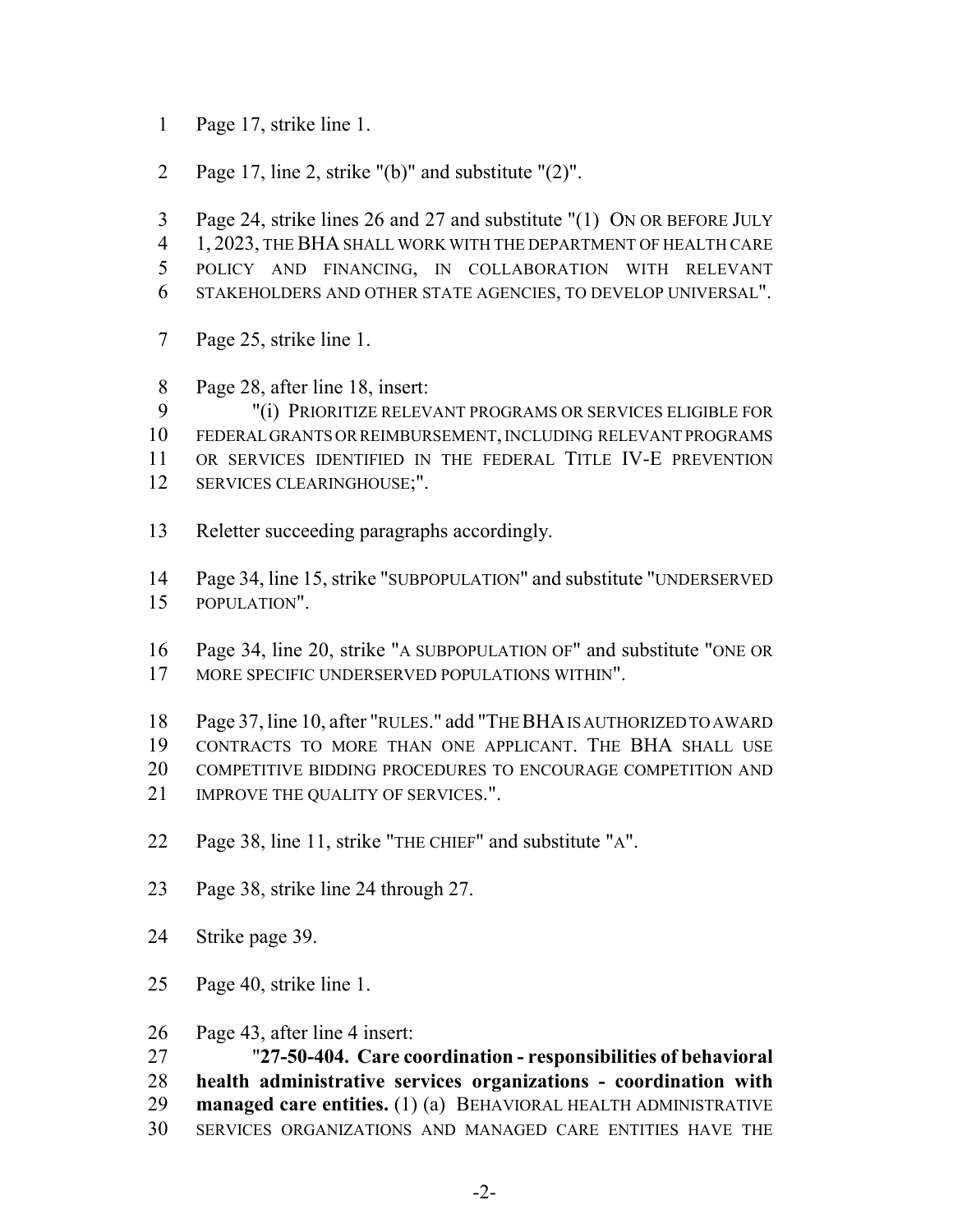SHARED RESPONSIBILITY OF PROVIDING CARE COORDINATION SERVICES IN A MANNER CONSISTENT WITH ARTICLE 60 OF THIS TITLE 27 FOR INDIVIDUALS UTILIZING THE BEHAVIORAL HEALTH SAFETY NET SYSTEM.

 (b) MANAGED CARE ENTITIES ARE RESPONSIBLE FOR PROVIDING CARE COORDINATION SERVICES, AS REQUIRED BY SECTION 25.5-5-419, TO INDIVIDUALS ENROLLED IN THE STATE MEDICAL ASSISTANCE PROGRAM.

 (c) BEHAVIORAL HEALTH ADMINISTRATIVE SERVICES ORGANIZATIONS ARE RESPONSIBLE FOR PROVIDING CARE COORDINATION SERVICES, WHETHER DIRECTLY OR THROUGH CONTRACT WITH BEHAVIORAL HEALTH SAFETY NET PROVIDERS, TO INDIVIDUALS WHO ARE NOT CURRENTLY ENROLLED IN THE STATE MEDICAL ASSISTANCE PROGRAM, WITH ACCESS FOR PRIORITY POPULATIONS AS REQUIRED BY PART 3 OF THIS ARTICLE 50.

 (2) THE BHA SHALL ESTABLISH OBJECTIVE AND STANDARDIZED PROCESSES FOR CARE COORDINATION, INCLUDING:

 (a) COORDINATION BETWEEN BEHAVIORAL HEALTH ADMINISTRATIVE SERVICES ORGANIZATIONS AND OTHER CARE COORDINATION ENTITIES, INCLUDING MANAGED CARE ENTITIES, CASE MANAGEMENT AGENCIES, COUNTIES, AND OTHER BEHAVIORAL HEALTH ADMINISTRATIVE SERVICES ORGANIZATIONS, TO ENSURE CONTINUITY OF CARE ACROSS SHARED POPULATIONS CONSISTENT WITH SUBSECTION (1) OF 22 THIS SECTION;

 (b) REFERRAL PROCESSES BETWEEN ENTITIES, INCLUDING A BEHAVIORAL HEALTH ADMINISTRATIVE SERVICES ORGANIZATION'S RESPONSIBILITY TO PROVIDE CARE COORDINATION TO AN INDIVIDUAL PENDING COMMENCEMENT OF CARE COORDINATION SERVICES BY ANOTHER ENTITY; AND

28 (c) PROCESSES TO ENSURE EFFICIENT AND PERSON-CENTERED CARE COORDINATION SERVICES FOR INDIVIDUALS WHO HAVE ACUTE AND COMPLEX NEEDS, INCLUDING INDIVIDUALS INVOLVED IN THE CIVIL INVOLUNTARY TREATMENT SYSTEM PURSUANT TO ARTICLES 65 AND 81 OF THIS TITLE 27; INDIVIDUALS TRANSITIONING OUT OF TREATMENT SETTINGS OR ACUTE CARE SETTINGS; AND INDIVIDUALS INVOLVED IN THE CHILD WELFARE, JUVENILE JUSTICE, OR CRIMINAL JUSTICE SYSTEMS.

 (3) A BEHAVIORAL HEALTH ADMINISTRATIVE SERVICES ORGANIZATION SHALL ENSURE CARE COORDINATION SERVICES THROUGH ITS NETWORK AND INCLUDE LOCAL PARTNERS, WHEN APPROPRIATE, SUCH AS COUNTIES AND SCHOOL DISTRICTS.".

Renumber succeeding C.R.S. section accordingly.

Page 57, line 14, after "(e)" insert "(I)".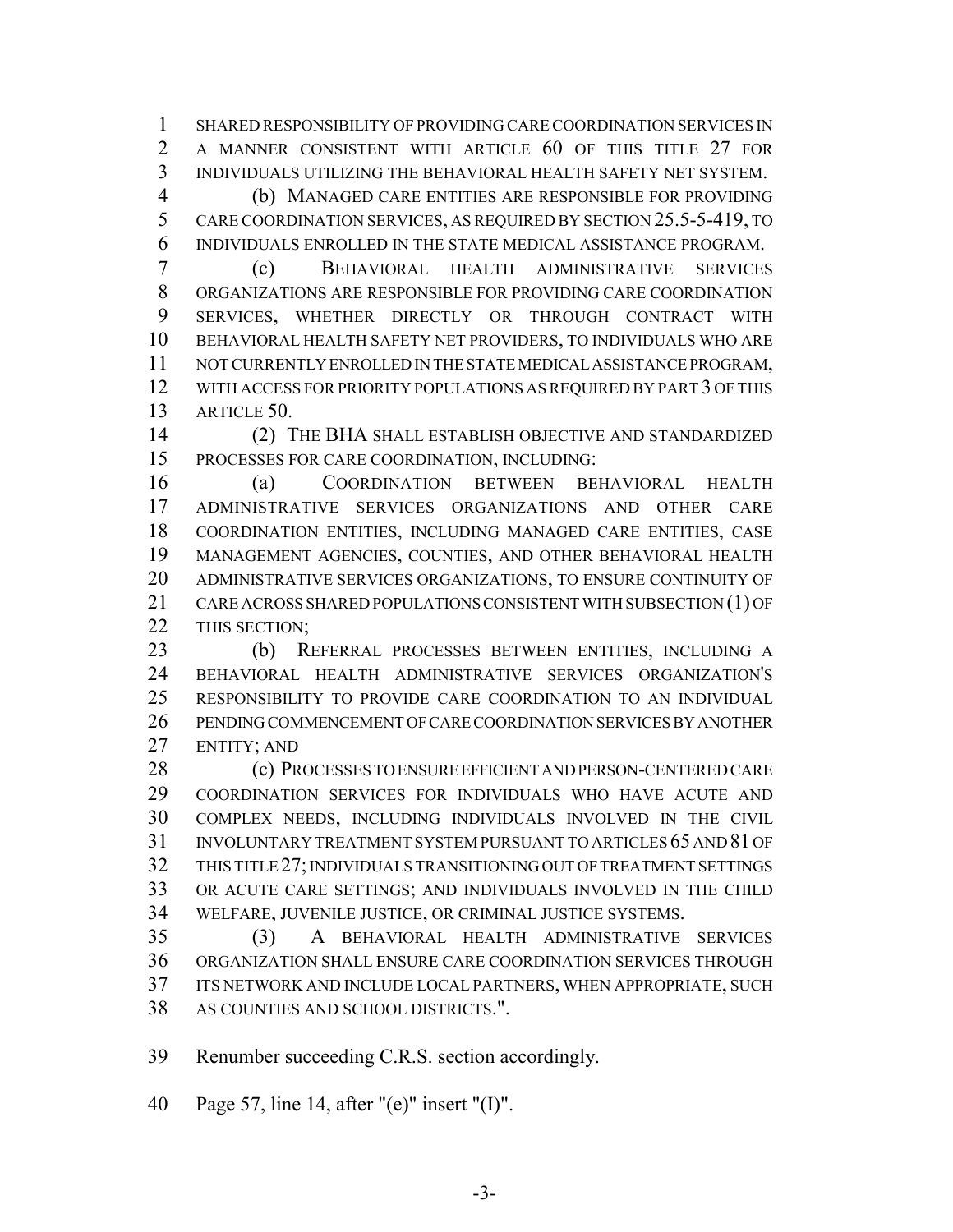Page 57, after line 15, insert:

 "(II) THE ASSESSMENT OF CIVIL FINES SHALL FOLLOW THE PROCEDURES SET FORTH IN SECTION 26.5-5-323.".

- Page 65, line 13, strike "AND".
- Page 65, line 17, strike "27-50-201." and substitute "27-50-201; AND

(d) PREPARING AN ANNUAL REPORT OF RECOMMENDATIONS AND

 SUBMITTING IT TO THE BHA BY SEPTEMBER 1 OF EACH YEAR; THE REPORT SHALL BE INCLUDED IN THE BHA'S ANNUAL BEHAVIORAL HEALTH SYSTEM

- PLAN PURSUANT TO SECTION 27-50-204 (1).".
- Page 66, line 11, strike "AND".
- Page 66, line 13, strike "YOUTH." and substitute "YOUTH; AND

 (VIII) PERSONS WITH EXPERTISE IN CRIME VICTIMIZATION, TRAUMA, OR ADVERSE CHILDHOOD EXPERIENCES AS THEY IMPACT THE VICTIM'S LIFETIME.".

 Page 70, line 2, after "**add**", insert "**with amended and relocated provisions**".

Page 72, after line 13 insert:

 "**25-20.5-1402. [Formerly 27-80-124**] **Colorado substance use disorders prevention collaborative - created - mission - administration - report - repeal.** (1) The office of behavioral health DEPARTMENT OF PUBLIC HEALTH AND ENVIRONMENT shall convene and administer a Colorado substance use disorders prevention collaborative with institutions of higher education, nonprofit agencies, and state agencies, referred to in this section as the "collaborative", for the purpose of gathering feedback from local public health agencies, institutions of higher education, nonprofit agencies, and state agencies concerning evidence-based prevention practices to fulfill the mission stated in subsection (2) of this section.

(2) The mission of the collaborative is to:

 (a) Coordinate with and assist state agencies and communities to strengthen Colorado's prevention infrastructure and to implement a statewide strategic plan for primary prevention of substance use disorders for state fiscal years 2021-22 through 2024-25;

 (b) Advance the use of tested and effective prevention programs and practices through education, outreach, advocacy, and technical assistance, with an emphasis on addressing the needs of underserved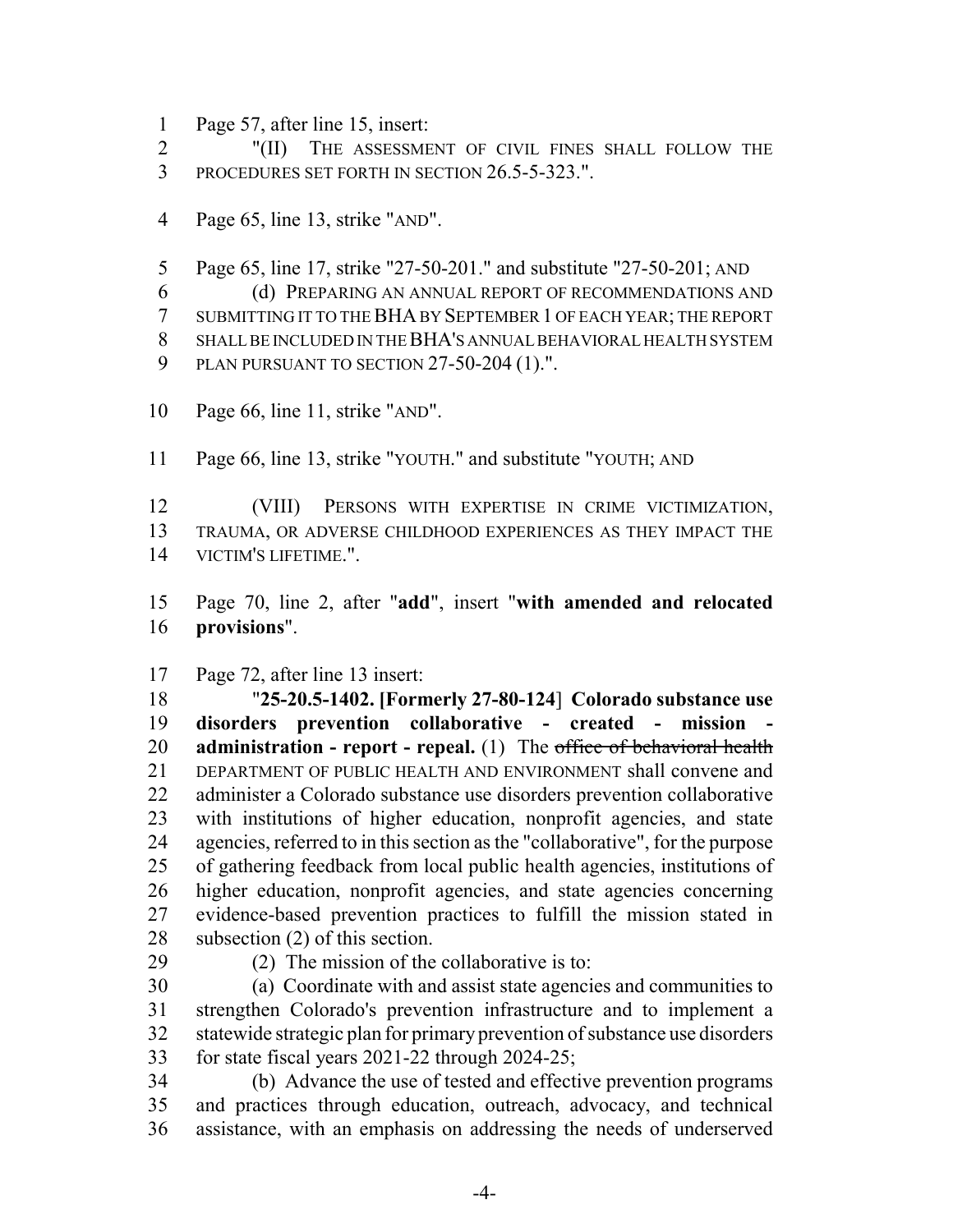populations and communities;

 (c) Direct efforts to raise public awareness of the cost savings of prevention measures;

 (d) Provide direct training and technical assistance to communities regarding selection, implementation, and sustainment of tested and effective primary prevention programs;

 (e) Pursue local and state policy changes that enhance the use of tested and effective primary prevention programs;

 (f) Advise state agencies and communities regarding new and innovative primary prevention programs and practices;

 (g) Support funding efforts in order to align funding and services and communicate with communities about funding strategies;

 (h) Work with key state and community stakeholders to establish a minimum standard for primary prevention programs in Colorado; and

 (i) Work with prevention specialists and existing training agencies to provide and support training to strengthen Colorado's prevention workforce.

18 (3) The office of behavioral health DEPARTMENT OF PUBLIC HEALTH AND ENVIRONMENT and the collaborative shall:

 (a) Establish community-based prevention coalitions and delivery systems to reduce substance misuse;

 (b) Implement effective primary prevention programs in Colorado communities with the goal of increasing the number of programs to reach those in need statewide; and

 (c) Coordinate with designated state agencies and other organizations to provide prevention science training to systemize, update, expand, and strengthen prevention certification training and provide continuing education to prevention specialists.

 (4) In order to implement and provide sustainability to the collaborative, for state fiscal years 2021-22 through 2024-25, the general assembly shall appropriate money from the marijuana tax cash fund created in section 39-28.8-501 (1) to the office of behavioral health DEPARTMENT OF PUBLIC HEALTH AND ENVIRONMENT to accomplish the mission of the collaborative.

35 (5) The office of behavioral health DEPARTMENT OF PUBLIC HEALTH AND ENVIRONMENT shall report its progress to the general assembly on or before September 1, 2022, and each September 1 through September 1, 2025.

(6) This section is repealed, effective September 30, 2025.".

 Page 74, line 6, strike "27-65-102 (17);" and substitute "27-65-102; 41  $(\frac{17}{17})$ ;".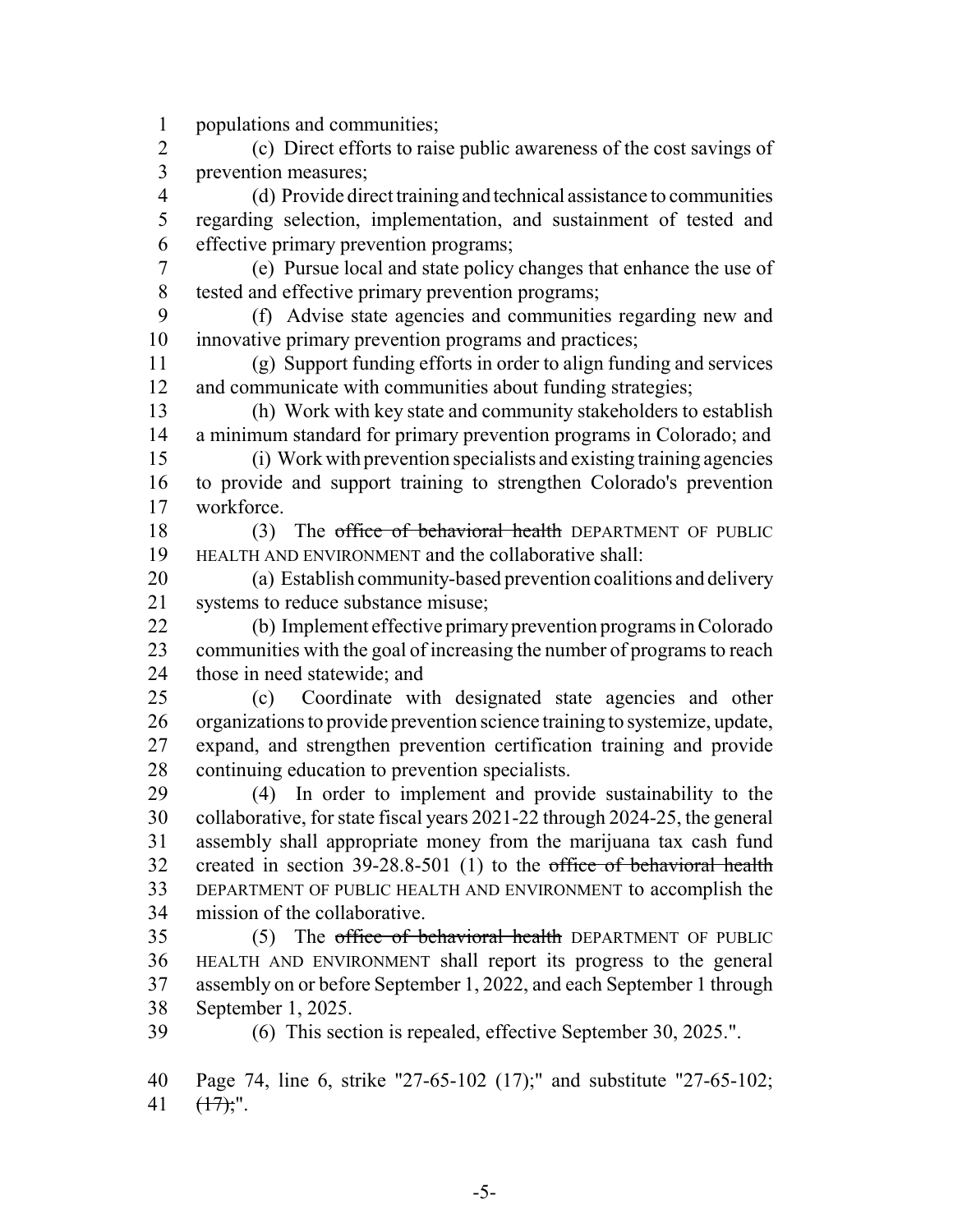Page 115, line 7, strike "27-65-12 (11.5)," and substitute "27-65-102, 2  $(\pm 1.5)$ ,".

 Page 116, line 21, strike "SERVICES;" and substitute "SERVICES, INCLUDING SERVICES TO ADDRESS LANGUAGE AND CULTURAL BARRIERS NECESSARY TO SERVE COMMUNITIES OF COLOR AND OTHER UNDERSERVED POPULATIONS;".

- Page 128, strike lines 9 through 25.
- Renumber succeeding sections accordingly.
- Page 146, lines 4 and 5, strike "section 26-6-102 (39)." and substitute
- 10 "section 26-6-102 (39). SECTION 26-6-903.".
- 11 Page 161, line 7, strike "section 26-6-102 (33)." and substitute "section 12 26-6-102 (33). SECTION 26-6-903 (29).".
- Page 168, strike lines 24 through 27.
- Page 169, strike lines 1 through 22 and substitute:

 "**SECTION 124.** In Colorado Revised Statutes, **amend as amended by Senate Bill 22-013** 27-65-131 (1)(a) and (1)(c)(I) as follows:

 **27-65-131. Advisory board - service standards and rules.** (1) (a) There is created in the department the mental health advisory board for service standards and rules, referred to as the "board" in this 21 section, for the purpose of assisting and advising the executive director COMMISSIONER in accordance with section 27-65-130 in the development of service standards and rules.

(c) The board includes:

25 (I) One representative each from the office of behavioral health ADMINISTRATION, the department of human services, the department of public health and environment, the university of Colorado health sciences center, and a leading professional association of psychiatrists in this state;".

30 Page 173, line 23, strike "section  $26-6-102(30.5)$ ," and substitute "section 31  $26-6-102(30.5)$ , SECTION 26-6-903 (26).".

Page 184, line 16, after "(1)," insert "(2)(d),".

Page 184, after line 20, insert: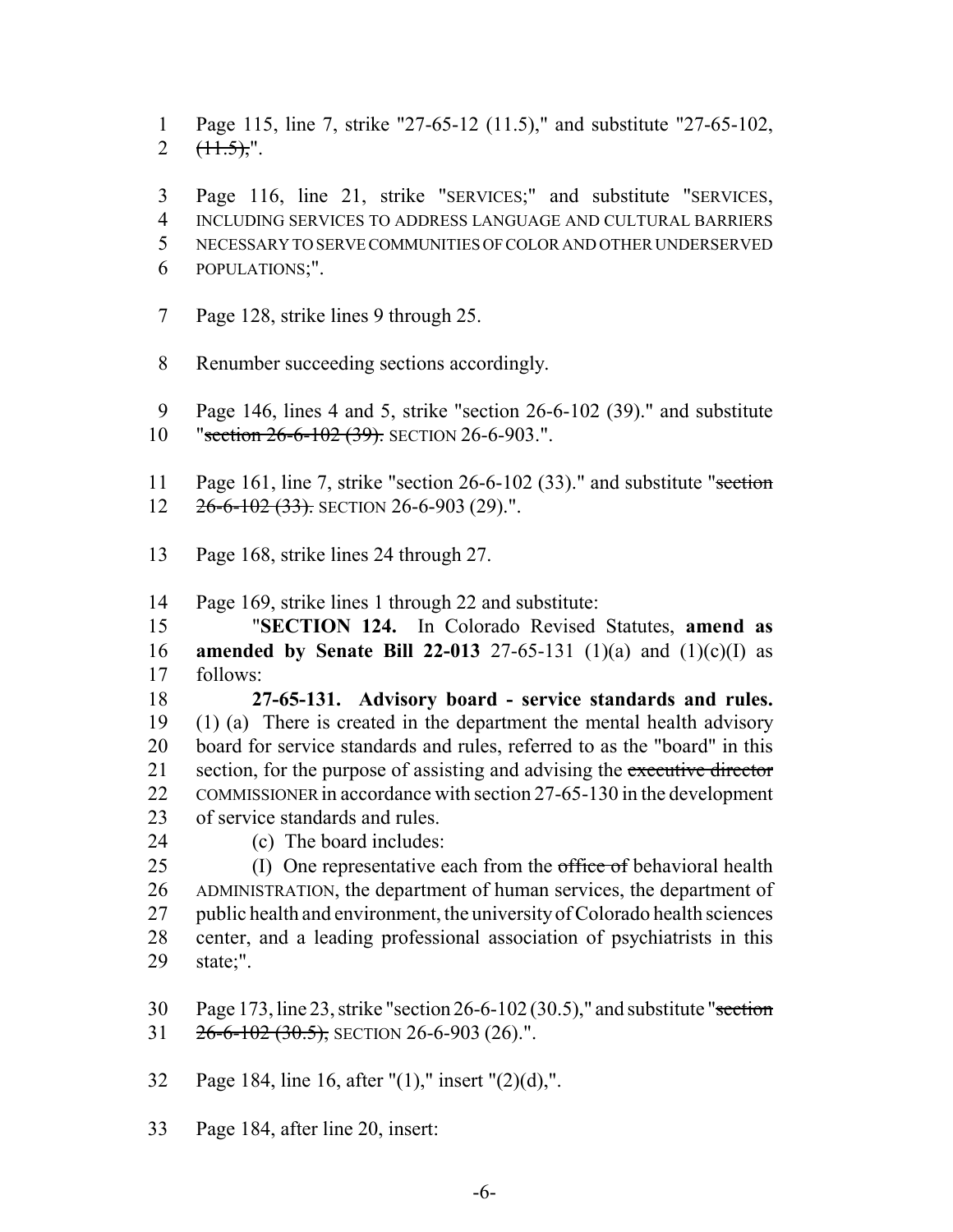"(2) A public program may provide, but need not be limited to, any of the following: (d) Programs for prevention of alcohol and drug abuse ADMINISTERED BY THE DEPARTMENT OF PUBLIC HEALTH AND ENVIRONMENT;". Page 185, line 26, strike "(2)(a)" and substitute "(2)(a); and **add** (4)". Page 186, after line 23 insert: 8 "(4) AS OF JULY 1, 2022, THE DEPARTMENT OF PUBLIC HEALTH AND ENVIRONMENT IS THE STATE DEPARTMENT RESPONSIBLE FOR THE ADMINISTRATION OF PREVENTION SERVICES PURSUANT TO THIS SECTION.". Page 186, line 25, strike "(7)" and substitute "(7); and **add** (8)". Page 187, line 1, strike "**designation.**" and substitute "**designation - repeal.**". Page 189, after line 18, insert: "(8) THIS SECTION IS REPEALED, EFFECTIVE JULY 1, 2024.". Page 198, line 6, strike "(3)" and substitute "(3); and **add** (3.5)". Page 199, after line 27 insert: 18 "(3.5) AS OF JULY 1, 2022, THE DEPARTMENT OF PUBLIC HEALTH AND ENVIRONMENT IS THE STATE DEPARTMENT RESPONSIBLE FOR THE ADMINISTRATION OF PREVENTION SERVICES PURSUANT TO THIS SECTION.". Page 205, strike lines 22 through 27 and substitute: "**SECTION 161. Repeal of relocated provision in this act.** In Colorado Revised Statutes, **repeal** 27-80-124.". Page 206, strike lines 1 through 16. Page 241, line 9, after "with" insert "A PUBLIC ENTITY OR". Page 245, after line 16 insert: "**SECTION 213.** In Colorado Revised Statutes, 26-5-116, **amend as added by House Bill 22-1283** (2)(a), (2)(b)(I), (2)(b)(II), (2)(c), (4)(a) 29 introductory portion,  $(4)(a)(II)$ ,  $(4)(b)$ ,  $(4)(c)$ ,  $(4)(d)$ ,  $(5)$ ,  $(6)$ , and  $(8)$ ; and **repeal** (7) as follows: **26-5-116. Out-of-home placement for children and youth with mental or behavioral needs - funding - report - rules - legislative**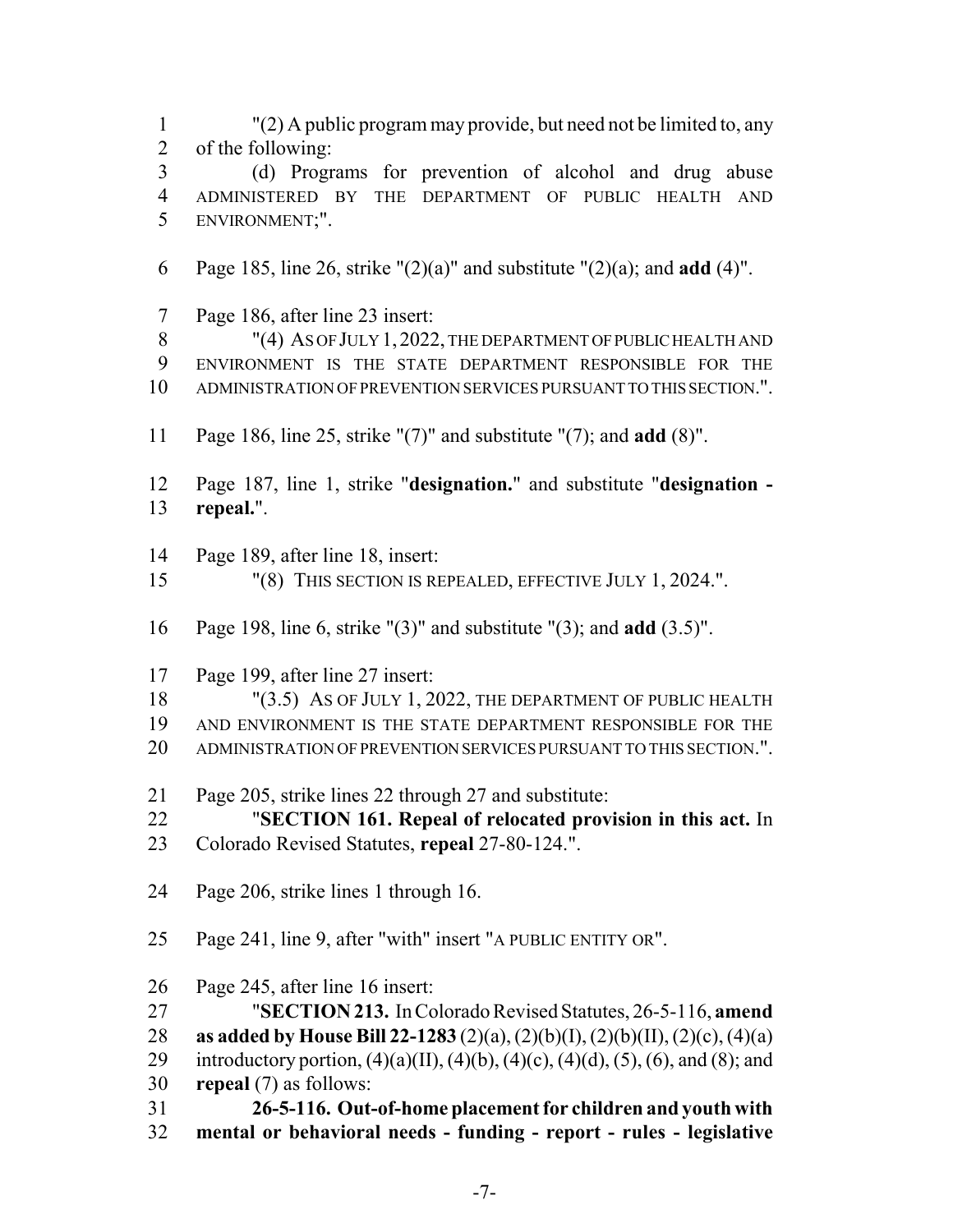**declaration - definitions - repeal.** (2) (a) On or before August 1, 2021, 2 the state department BHA shall develop a program to provide emergency resources to licensed providers to help remove barriers such providers face in serving children and youth whose behavioral or mental health needs require services and treatment in a residential child care facility. Any such licensed provider shall meet the requirements of a qualified residential treatment program, as defined in section 26-5.4-102; a psychiatric residential treatment facility, as defined in section 25.5-4-103 (19.5); treatment foster care; or therapeutic foster care.

10 (b) (I) Beginning July 1, 2022, the state department BHA shall provide ongoing operational support for psychiatric residential treatment facilities, therapeutic foster care, treatment foster care, and qualified residential treatment programs as described in subsection (2)(a) of this section.

 (II) For the 2022-23 budget year, the general assembly shall appropriate money from the behavioral and mental health cash fund 17 created in section 24-75-230 to the state department BHA to fund operational support for psychiatric residential treatment facilities for youth, qualified residential treatment programs, therapeutic foster care, and treatment foster care for youth across the state as described in this subsection (2).

22 (c) The state department BHA and any person who receives 23 money from the state department BHA shall comply with the compliance, reporting, record-keeping, and program evaluation requirements established by the office of state planning and budgeting and the state controller in accordance with section 24-75-226 (5).

27 (4) (a) On or before December 31, 2021, The state department BHA shall contract with licensed providers for the delivery of services to children and youth who are determined eligible for and placed in the 30 program. A provider that contracts with the state department BHA shall not:

 (II) Discharge a child or youth based on the severity or complexity of the child's or youth's physical, behavioral, or mental health needs; 34 except that the state department BHA may arrange for the placement of a child or youth with an alternate contracted provider if the placement with the alternate provider is better suited to deliver services that meet the needs of the child or youth.

38 (b) The state department BHA shall reimburse a provider directly for the costs associated with the placement of a child or youth in the program for the duration of the treatment, including the costs the provider demonstrates are necessary in order for the provider to operate continuously during this period.

43 (c) The state department BHA shall coordinate with the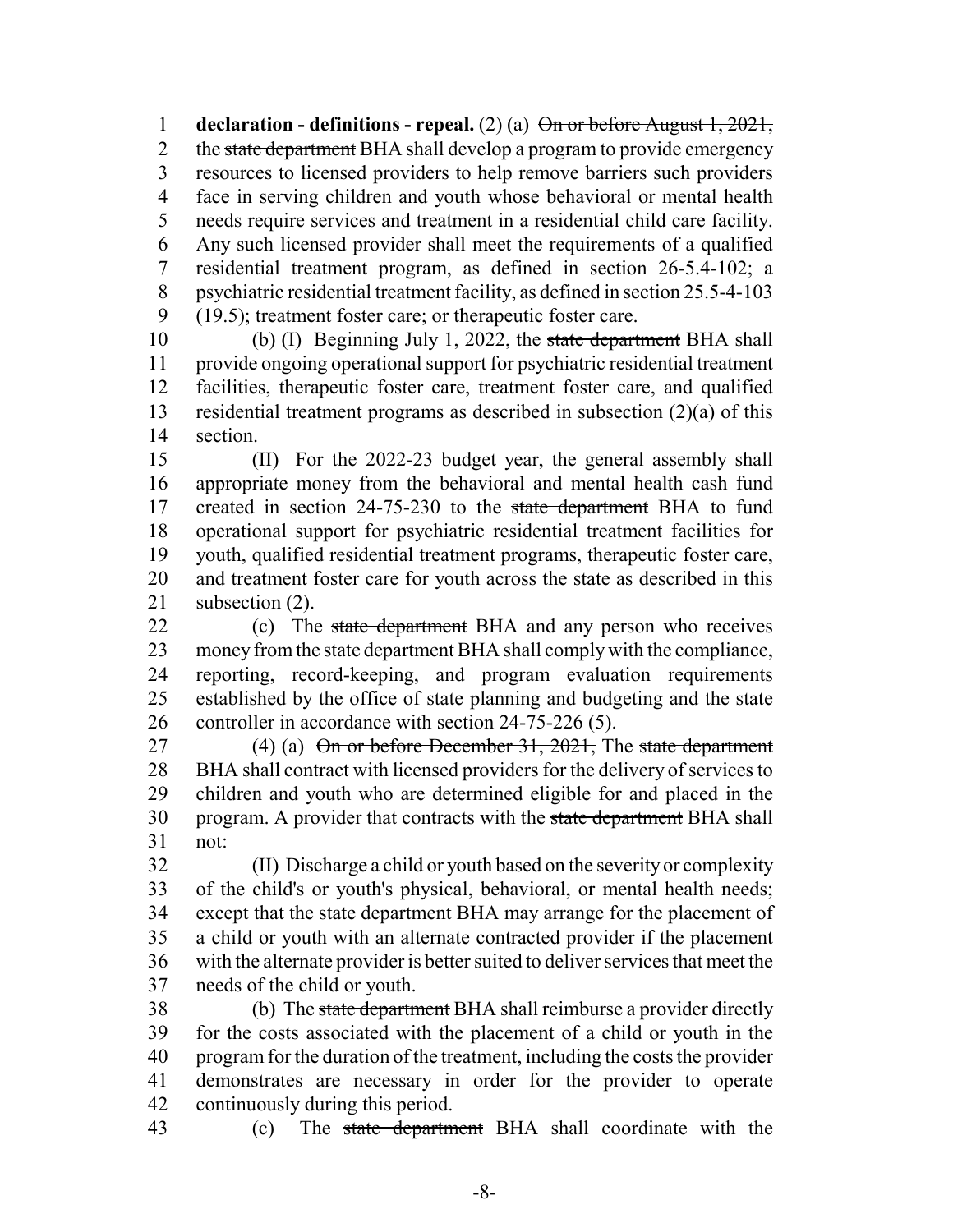department of health care policy and financing to support continuity of care and payment for services for any children or youth placed in the program.

4 (d) The state department BHA shall reimburse the provider one hundred percent of the cost of unutilized beds in the program to ensure available space for emergency residential out-of-home placements.

 (5) (a) A hospital, health-care provider, provider of case management services, school district, managed care entity, or state or county department of human or social services may refer a family for the placement of a child or youth in the program. The entity referring a child or youth for placement in the program shall submit or assist the family 12 with submitting an application to the state department BHA for review. 13 The state department BHA shall consider each application as space 14 becomes available. The state department BHA shall approve admissions into the program and determine admission and discharge criteria for placement.

 (b) The state department BHA shall develop a discharge plan for each child or youth placed in the program. The plan must include the eligible period of placement of the child or youth and shall identify the entity that will be responsible for the placement costs if the child or youth remains with the provider beyond the date of eligibility identified in the plan.

 (c) The entity or family that places the child or youth in the program retains the right to remove the child or youth from the program 25 any time prior to the discharge date specified by the state department BHA.

27 (6) Within seven days after submitting an application to the state 28 department for placing a child or youth in the program, the state department shall work with the referring entity and the child's or youth's parents or legal guardians to ensure the child or youth is assessed for 31 eligibility for enrollment into the state medical assistance program. A child or youth who is eligible for enrollment into the state medical assistance program shall be enrolled. Enrollment of a child or youth into the state medical assistance program does not constitute automatic 35 placement into the program. As USED IN THIS SECTION, UNLESS THE CONTEXT OTHERWISE REQUIRES:

 (a) "FAMILY ADVOCATE" MEANS A PARENT OR PRIMARY CAREGIVER WHO:

 (I) HAS BEEN TRAINED IN A SYSTEM-OF-CARE APPROACH TO ASSIST FAMILIES IN ACCESSING AND RECEIVING SERVICES AND SUPPORTS;

 (II) HAS RAISED OR CARED FOR A CHILD OR ADOLESCENT WITH A MENTAL HEALTH OR CO-OCCURRING DISORDER; AND

(III) HAS WORKED WITH MULTIPLE AGENCIES AND PROVIDERS,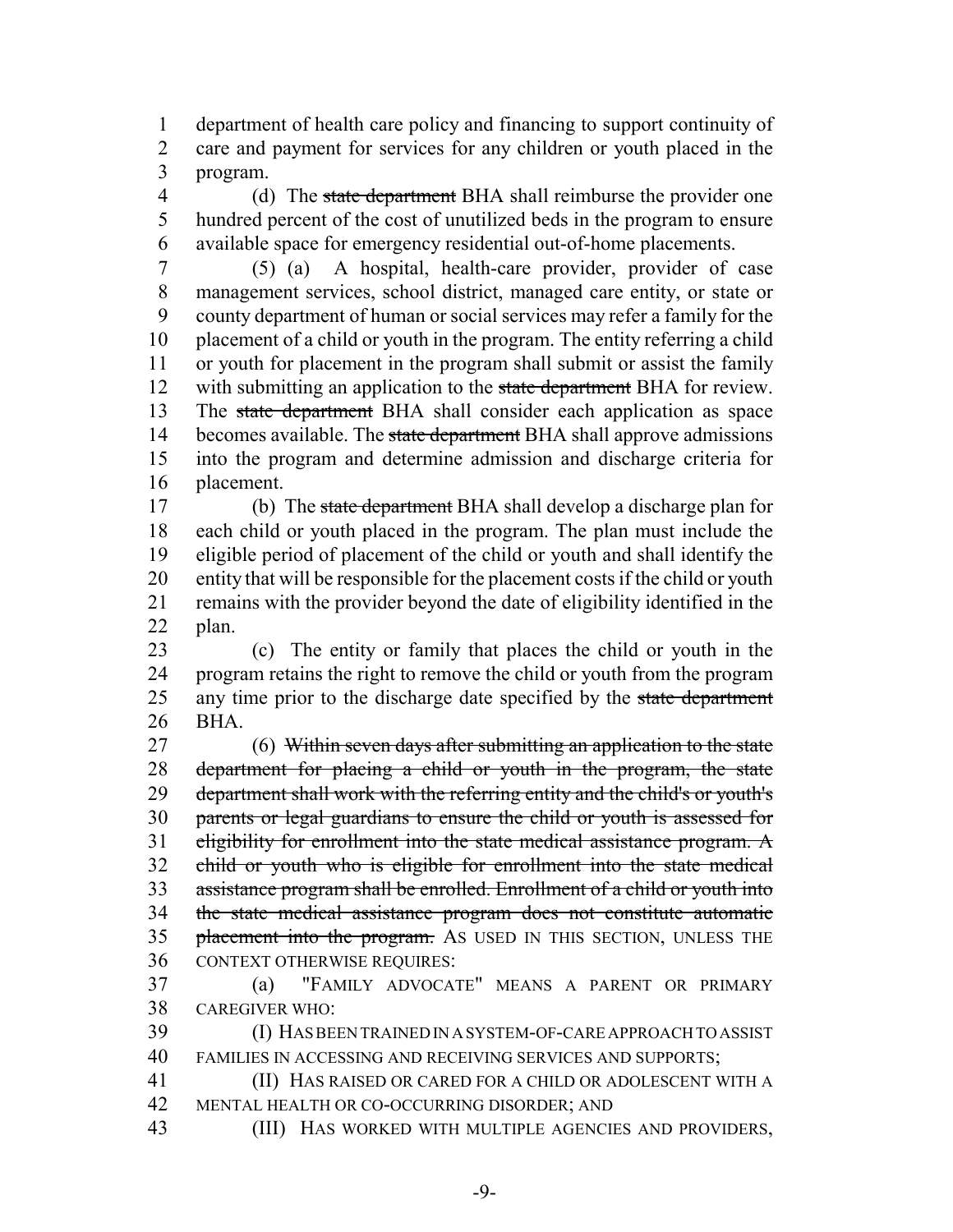SUCH AS MENTAL HEALTH, PHYSICAL HEALTH, SUBSTANCE ABUSE, JUVENILE JUSTICE, DEVELOPMENTAL DISABILITIES, EDUCATION, AND OTHER STATE AND LOCAL SERVICE SYSTEMS.

(b) "FAMILY SYSTEMS NAVIGATOR" MEANS AN INDIVIDUAL WHO:

 (I) HAS BEEN TRAINED IN A SYSTEM-OF-CARE APPROACH TO ASSIST FAMILIES IN ACCESSING AND RECEIVING SERVICES AND SUPPORTS;

 (II) HAS THE SKILLS, EXPERIENCE, AND KNOWLEDGE TO WORK WITH CHILDREN AND YOUTH WITH MENTAL HEALTH OR CO-OCCURRING DISORDERS; AND

 (III) HAS WORKED WITH MULTIPLE AGENCIES AND PROVIDERS, INCLUDING MENTAL HEALTH, PHYSICAL HEALTH, SUBSTANCE ABUSE, JUVENILE JUSTICE, DEVELOPMENTAL DISABILITIES, EDUCATION, AND OTHER STATE AND LOCAL SERVICE SYSTEMS.

14 (7) On or before November 1, 2023, and every November 1 thereafter, the state department shall submit a written report to the house of representatives public and behavioral health and human services 17 committee, the senate health and human services committee, or their 18 successor committees, and the joint budget committee. At a minimum, the report must include:

 (a) The number of applications received for placement of children 21 and youth in the program;

 (b) The number of children and youth accepted for placement in 23 the program;

24 (c) The duration of each placement; and

25 (d) The daily rate paid to each provider for placement of children 26 and youth.

 (8) This section is intended to provide enhanced emergency services resulting from the increased need for services due to the 29 COVID-19 pandemic. No later than September 30, 2024, the state 30 department BHA shall submit recommendations to the house of representatives public and behavioral health and human services committee, the senate health and human services committee, or their successor committees, and the joint budget committee about how to provide necessary services for children and youth in need of residential care, including hospital step-down services on an ongoing basis.".

Renumber succeeding sections accordingly.

37 Page 255, line 16, after "center," insert "BEHAVIORAL HEALTH SAFETY NET PROVIDER, AS DEFINED IN SECTION 27-50-101 (7),".

Page 261, after line 20 insert:

"**SECTION 240.** In Colorado Revised Statutes, 16-13-311,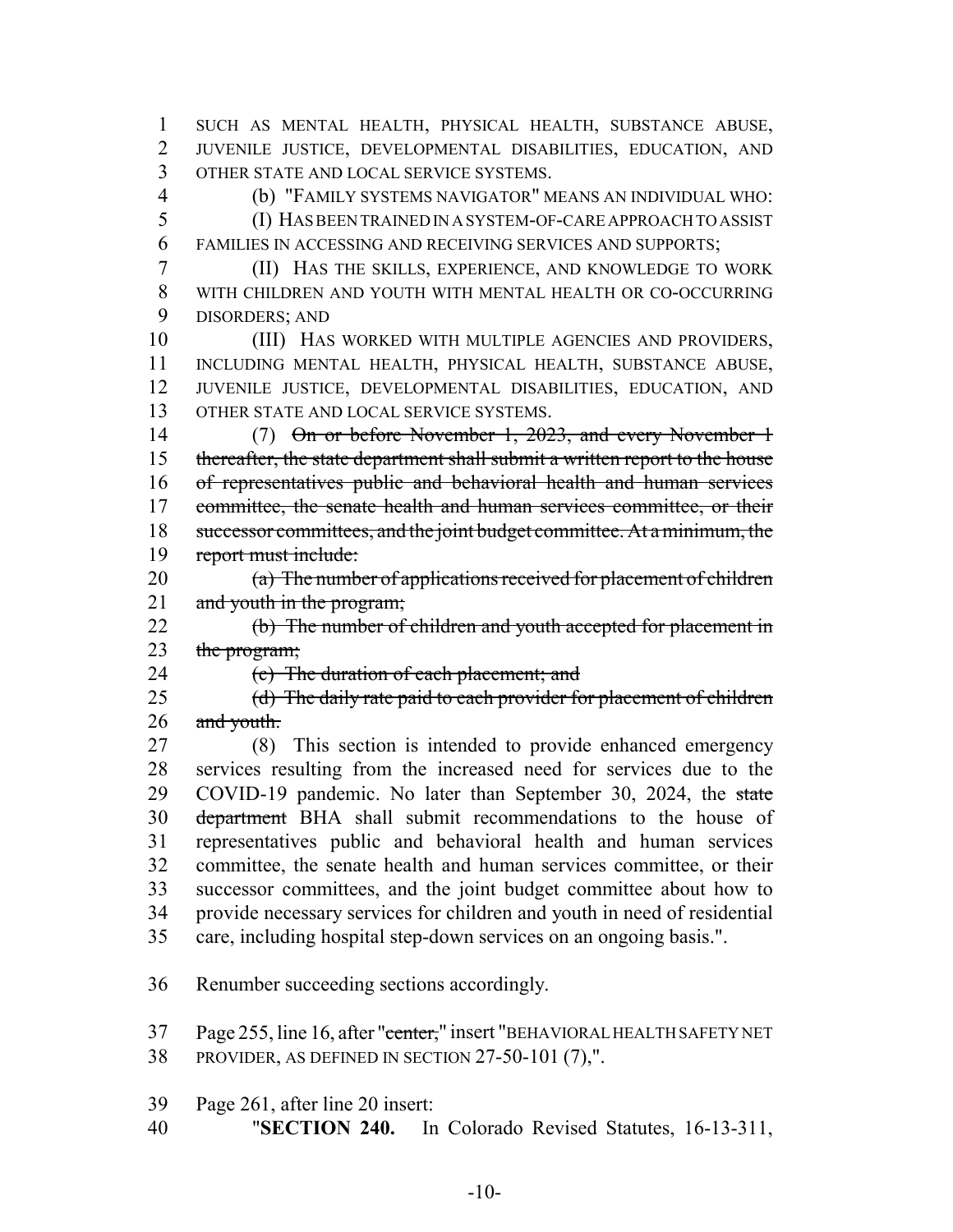**amend as amended by House Bill 22-1278** (3)(a)(VII)(B) as follows:

 **16-13-311. Disposition of seized personal property.** (3) (a) If the prosecution prevails in the forfeiture action, the court shall order the property forfeited. Such order perfects the state's right and interest in and title to such property and relates back to the date when title to the property vested in the state pursuant to section 16-13-316. Except as otherwise 7 provided in subsection  $(3)(c)$  of this section, the court shall also order such property to be sold at a public sale by the law enforcement agency in possession of the property in the manner provided for sales on execution, or in another commercially reasonable manner. Property forfeited pursuant to this section or proceeds therefrom must be distributed or applied in the following order:

 (VII) The balance must be delivered, upon order of the court, as follows:

15 (B) Twenty-five percent to the managed service BEHAVIORAL HEALTH ADMINISTRATIVE SERVICES organization contracting with the behavioral health administration in the department of human services serving the judicial district where the forfeiture proceeding was prosecuted to fund detoxification and substance use disorder treatment. 20 Money appropriated to the managed service BEHAVIORAL HEALTH ADMINISTRATIVE SERVICES organization must be in addition to, and not be used to supplant, other funding appropriated to the behavioral health administration; and

 **SECTION 241.** In Colorado Revised Statutes, **amend as amended by House Bill 22-1278** 25.5-5-325 (2)(b) introductory portion 26 and  $(2)(b)(I)$  as follows:

 **25.5-5-325. Residential and inpatient substance use disorder treatment - medical detoxification services - federal approval - performance review report.** (2) (b) Prior to seeking federal approval pursuant to subsection (2)(a) of this section, the state department shall seek input from relevant stakeholders, including existing providers of substance use disorder treatment and medical detoxification services and 33 managed service BEHAVIORAL HEALTH ADMINISTRATIVE SERVICES organizations. The state department shall seek input and involve stakeholders in decisions regarding:

 (I) The coordination of benefits with managed service BEHAVIORAL HEALTH ADMINISTRATIVE SERVICES organizations and the behavioral health administration in the department of human services;

 **SECTION 242.** In Colorado Revised Statutes, **amend as amended by House Bill 22-1278** 27-63-105 (2) as follows:

 **27-63-105. Safety net system implementation - safety net system criteria.** (2) The safety net system must have a network of behavioral health-care providers that collectively offer a full continuum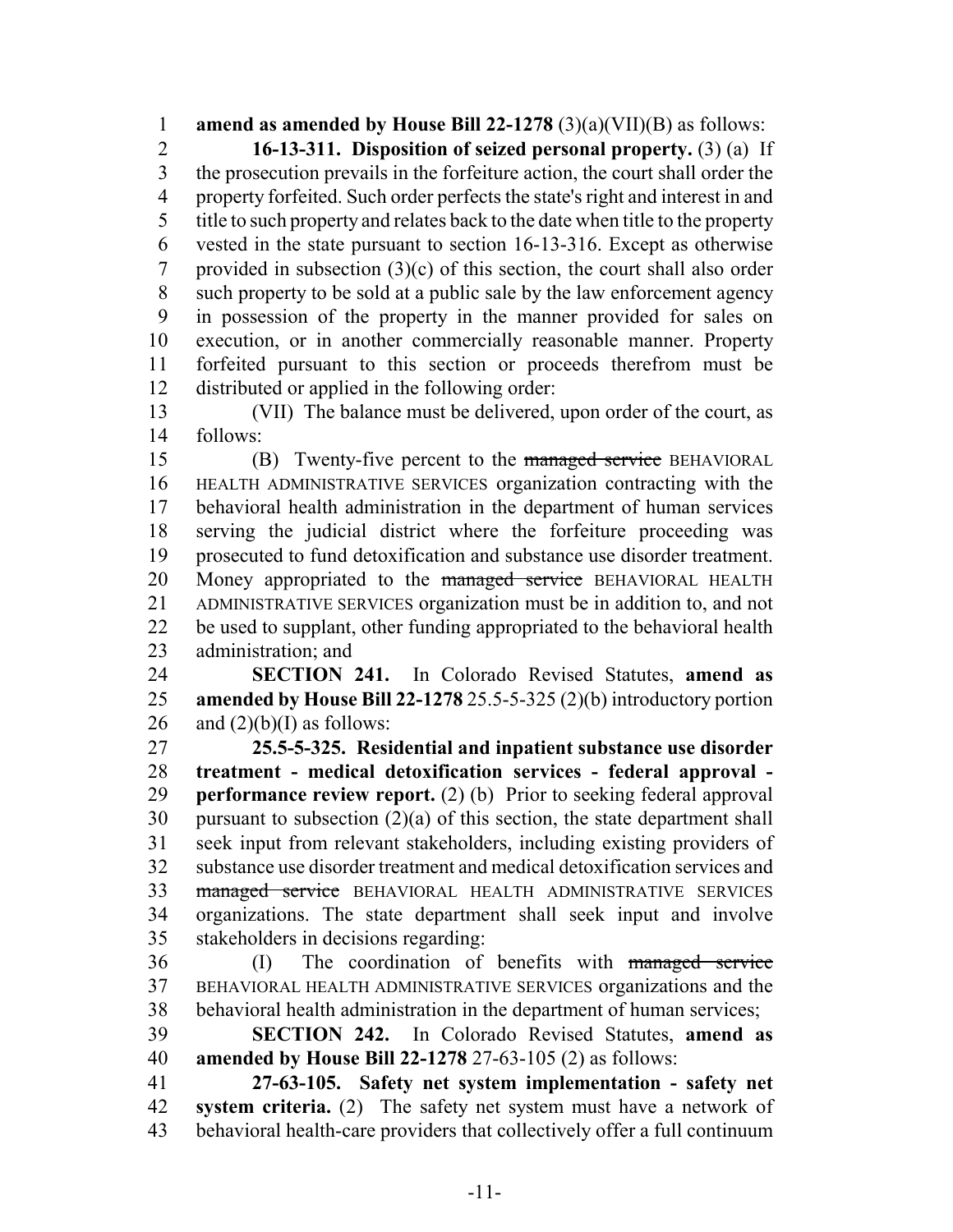of services to ensure individuals with severe behavioral health disorders are triaged in a timely manner to the appropriate care setting if an individual behavioral health-care provider is unable to provide ongoing 4 care and treatment for the individual. The BHA shall consider community 5 mental health centers, managed service BEHAVIORAL HEALTH SAFETY NET PROVIDERS, BEHAVIORAL HEALTH ADMINISTRATIVE SERVICES organizations, contractors for the statewide behavioral health crisis response system, and other behavioral health community providers as key elements in the behavioral health safety net system.

 **SECTION 243.** In Colorado Revised Statutes, **amend as amended by House Bill 22-1278** 27-80-101 (2.6) as follows:

 **27-80-101. Definitions.** As used in this article 80, unless the context otherwise requires:

 (2.6) "Designated service area" means the geographical substate 15 planning area specified by the commissioner to be served by a designated 16 managed service BEHAVIORAL HEALTH ADMINISTRATIVE SERVICES organization, as described in section 27-80-107.

 **SECTION 244.** In Colorado Revised Statutes, **amend as amended by House Bill 22-1278** 27-80-106 (2)(a); and **amend** (2)(b) as follows:

 **27-80-106. Purchase of prevention and treatment services.** 22 (2) (a) In addition to the services purchased pursuant to subsection  $(1)$  of this section, using money appropriated for purposes of this section or available from any other governmental or private source, the BHA may purchase services for the treatment of alcohol and drug abuse or 26 substance use disorders on a contract basis from a designated managed 27 service BEHAVIORAL HEALTH ADMINISTRATIVE SERVICES organization for a designated service area as set forth in section 27-80-107. A public or private agency, organization, or institution approved by the BHA through the process set forth in section 27-80-107 may be designated as a 31 designated managed service BEHAVIORAL HEALTH ADMINISTRATIVE SERVICES organization.

33 (b) <del>Designated managed service</del> BEHAVIORAL HEALTH ADMINISTRATIVE SERVICES organizations receiving money pursuant to this subsection (2) shall comply with all relevant provisions of and rules promulgated pursuant to this article 80.

 **SECTION 245.** In Colorado Revised Statutes, **amend as amended by House Bill 22-1278** 27-80-107.5 (3), (4)(b), (4)(c), (5)(a), and (5)(b); and **amend** (2) as follows:

 **27-80-107.5. Increasing access to effective substance use disorder services act - managed service organizations - substance use disorder services - assessment - community action plan - allocations - reporting requirements - evaluation.** (2) On or before February 1,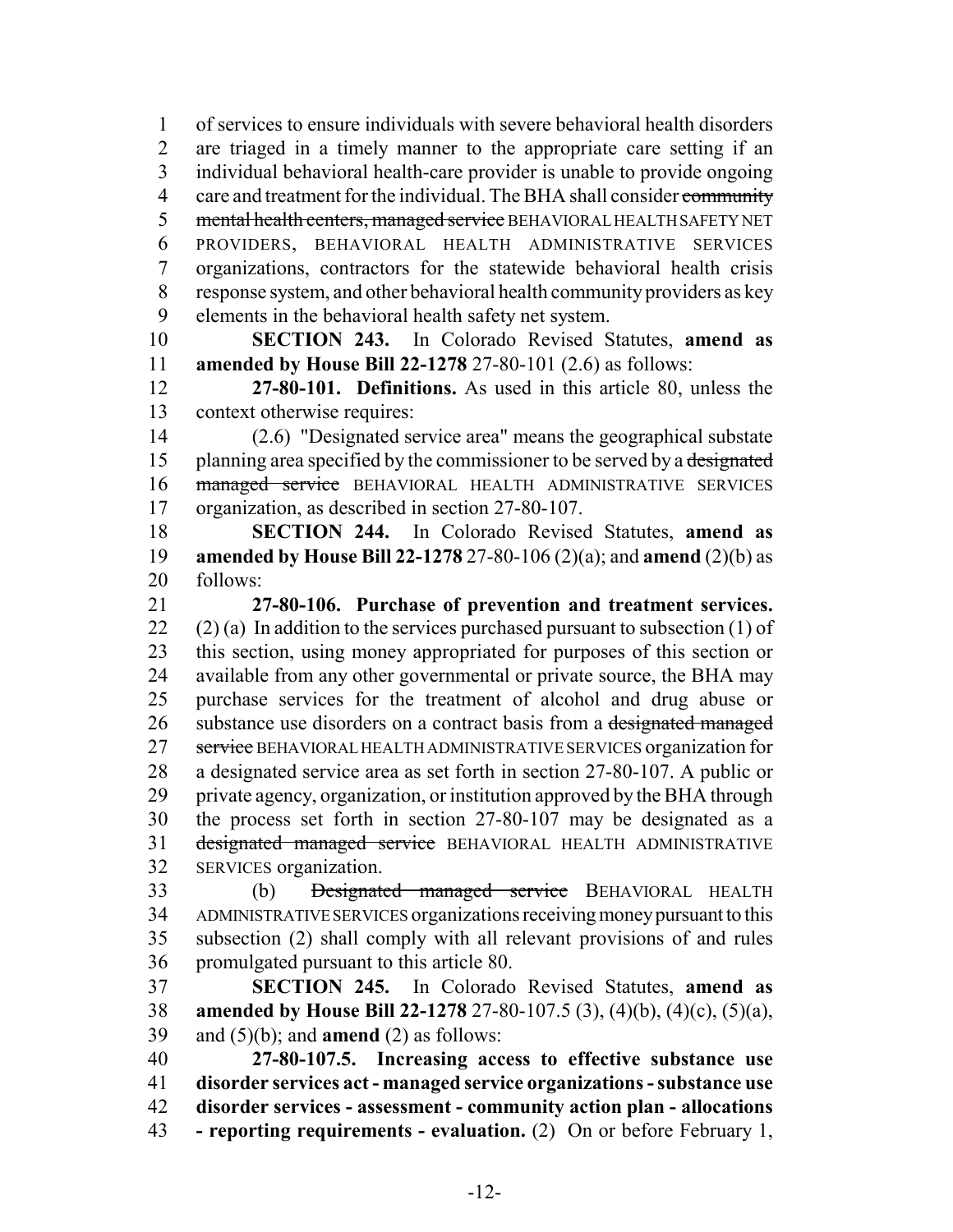1 2017, each managed service BEHAVIORAL HEALTH ADMINISTRATIVE SERVICES organization designated pursuant to section 27-80-107 shall assess the sufficiency of substance use disorder services within its geographic region for adolescents ages seventeen and younger, young adults ages eighteen through twenty-five, pregnant women, women who are postpartum and parenting, and other adults who are in need of such 7 services. During the community assessment process, each managed 8 service BEHAVIORAL HEALTH ADMINISTRATIVE SERVICES organization shall seek input and information from appropriate BEHAVIORAL HEALTH 10 entities, such as community mental health centers, behavioral health 11 organizations, county departments of human or social services, local public health agencies, substance use disorder treatment providers, law enforcement agencies, probation departments, organizations that serve veterans or homeless individuals, and other relevant stakeholders. The community assessment must include an analysis of existing funding and resources within the community to provide a continuum of substance use disorder services, including prevention, intervention, treatment, and recovery support services, for adolescents ages seventeen and younger, young adults ages eighteen through twenty-five, pregnant women, women who are postpartum and parenting, and other adults who are in need of 21 such services.

 (3) (a) On or before March 1, 2017, each managed service BEHAVIORAL HEALTH ADMINISTRATIVE SERVICES organization that has completed a community assessment pursuant to subsection (2) of this section shall prepare and submit in electronic format to the BHA and the department of health care policy and financing a community action plan to increase access to effective substance use disorder services, referred to in this section as the "community action plan". The community action plan must summarize the results of the community assessment and 30 include a description of how the managed service BEHAVIORAL HEALTH ADMINISTRATIVE SERVICES organization will utilize its allocation of funding from the marijuana tax cash fund created in section 39-28.8-501, to address the most critical service gaps in its geographic region and a timeline for implementation of the community action plan.

35 (b) A managed service BEHAVIORAL HEALTH ADMINISTRATIVE SERVICES organization may periodically update its community action plan to reflect changes in community needs and priorities. Any such updated plan must be submitted in electronic format to the BHA and the department of health care policy and financing.

 (c) On or before May 1, 2017, the BHA shall post the community 41 action plans from the managed service BEHAVIORAL HEALTH ADMINISTRATIVE SERVICES organizations developed pursuant to 43 SUBSECTION (3)(a) OF THIS SECTION on its website. On or before May 1,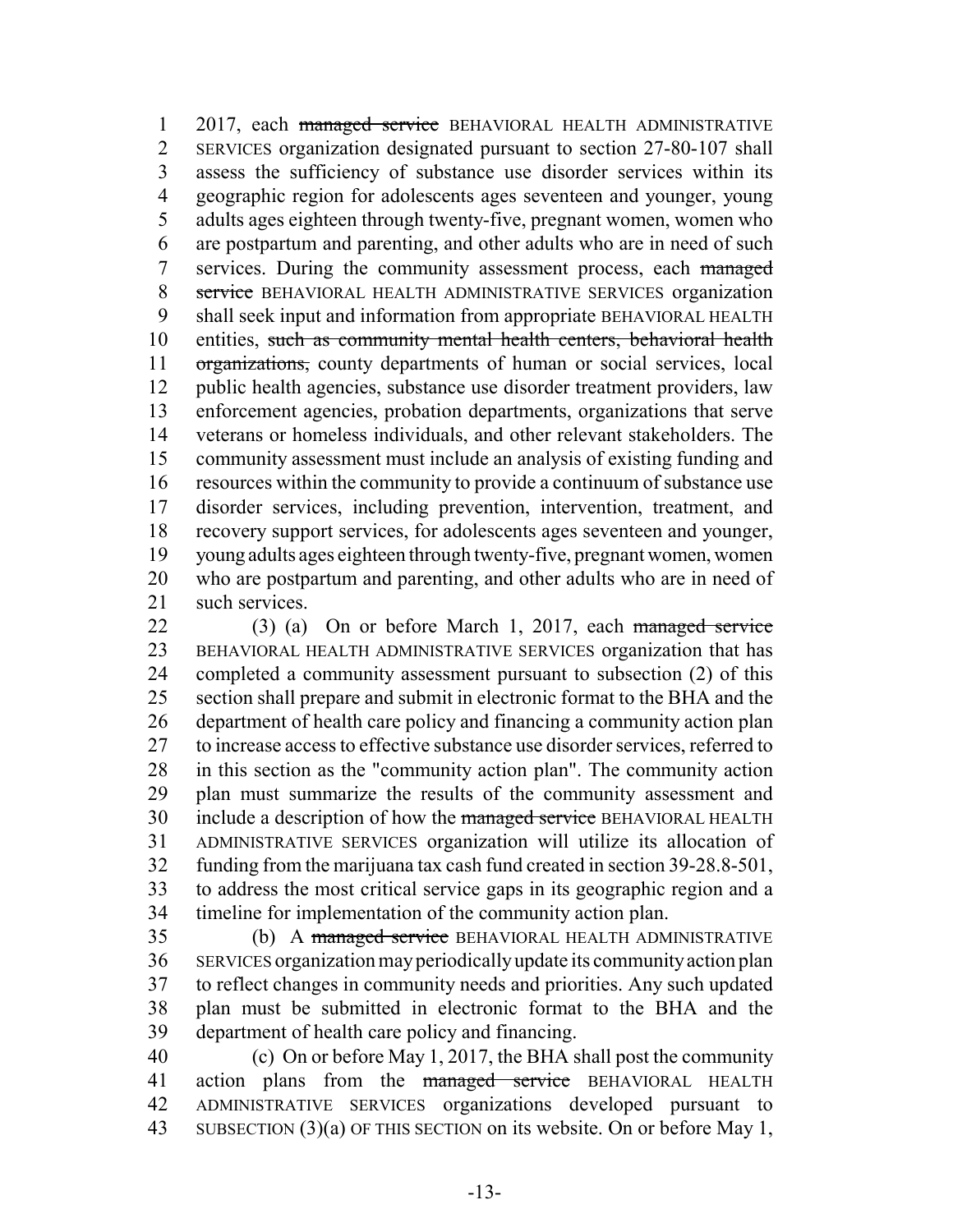2017, the BHA shall submit a report summarizing all of the community 2 action plans received from the managed service BEHAVIORAL HEALTH ADMINISTRATIVE SERVICES organizations to the joint budget committee, the health and human services committee of the senate, and the public 5 AND BEHAVIORAL health care and human services committee of the house of representatives, or any successor committees. The BHA shall post on its website any updated community action plans received pursuant to 8 subsection (3)(b) OF THIS SECTION.

 (4) (b) On July 1, 2017, and on every July 1 thereafter, the BHA 10 shall disburse to each designated managed service BEHAVIORAL HEALTH ADMINISTRATIVE SERVICES organization that has submitted a community 12 action plan one hundred percent of the designated managed service BEHAVIORAL HEALTH ADMINISTRATIVE SERVICES organization's allocation from the money appropriated from the marijuana tax cash fund.

15 (c) It is the intent of the general assembly that each designated 16 managed service BEHAVIORAL HEALTH ADMINISTRATIVE SERVICES organization use money allocated to it from the marijuana tax cash fund to cover expenditures for substance use disorder services that are not 19 otherwise covered by public or private insurance. Each managed service BEHAVIORAL HEALTH ADMINISTRATIVE SERVICES organization may use its allocation from the marijuana tax cash fund to implement its community action plan, including expenditures for substance use disorder services and for any start-up costs or other expenses necessary to increase capacity 24 to provide such services. A designated managed service BEHAVIORAL HEALTH ADMINISTRATIVE SERVICES organization must spend its allocation in the state fiscal year in which it is received or in the next state fiscal year thereafter. If there is any money from the allocation remaining after the second state fiscal year, then the designated managed service BEHAVIORAL HEALTH ADMINISTRATIVE SERVICES organization shall return the money to the BHA. If an enhanced residential and inpatient substance use disorder treatment and medical detoxification services benefit becomes available under the Colorado medical assistance program, 33 managed service BEHAVIORAL HEALTH ADMINISTRATIVE SERVICES organizations shall determine to what extent money allocated from the marijuana tax cash fund may be used to assist in providing substance use disorder treatment, including residential and inpatient substance use disorder treatment and medical detoxification services, if those services are not otherwise covered by public or private insurance.

 (5) (a) On or before September 1, 2017, and on or before each 40 September 1 thereafter, each designated managed service BEHAVIORAL HEALTH ADMINISTRATIVE SERVICES organization shall submit an annual report to the BHA, the joint budget committee, the health and human services committee of the senate, and the public and behavioral health and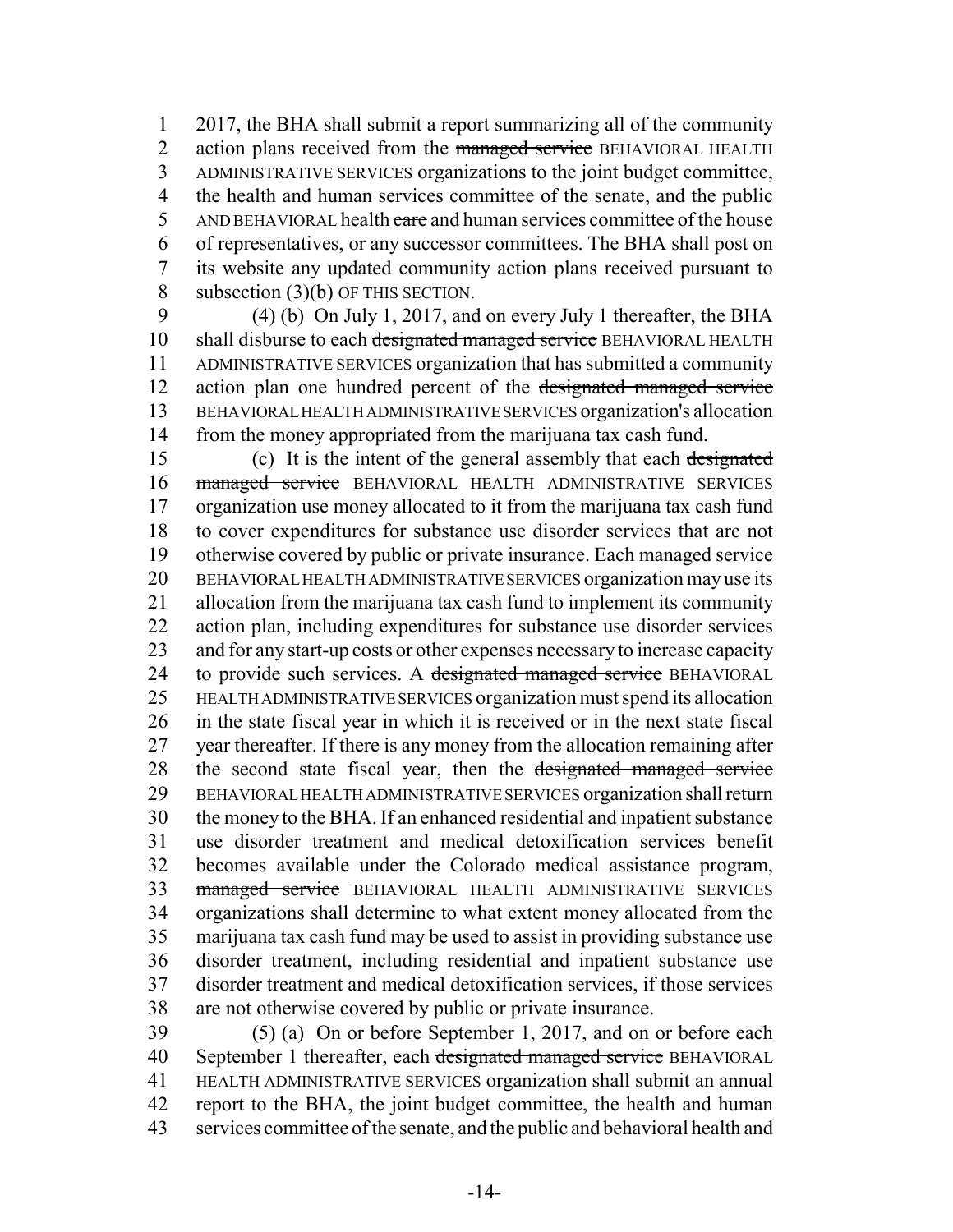human services committee of the house of representatives, or their successor committees, concerning the amount and purpose of actual expenditures made using money from the marijuana tax cash fund in the previous state fiscal year. The report must contain a description of the impact of the expenditures on addressing the needs that were identified in the initial and any subsequent community assessments and action plans developed pursuant to subsection (3) of this section, as well as any other requirements established for the contents of the report by the BHA.

 (b) A designated managed service BEHAVIORAL HEALTH ADMINISTRATIVE SERVICES organization shall provide the BHA with information about actual expenditures as required by the BHA.".

 **SECTION 246.** In Colorado Revised Statutes, **amend as amended by House Bill 22-1278** 27-50-703 (2)(b) as follows:

 **27-50-703. Advisory council - regional subcommittees - subcommittees - working groups.** (2) The BHA may create committees within the advisory council to meet other state and federal board or advisory council requirements, which may include:

 (b) The mental health advisory board for service standards and 19 rules created pursuant to section 27-65-131 SECTION 27-65-130; and

 **SECTION 247.** In Colorado Revised Statutes, **amend as amended by House Bill 22-1278** 13-20-401 (2) as follows:

 **13-20-401. Definitions.** As used in this part 4, unless the context otherwise requires:

 (2) "Patient" means the person upon whom a proposed electroconvulsive treatment is to be performed; except that nothing in this part 4 supersedes the provisions of article 65 of title 27 or any rule adopted by the behavioral health administration in the department of 28 human services pursuant to section 27-65-116 (2) SECTION 27-65-118 with regard to the care and treatment of any person unable to exercise written informed consent or of a person with a mental health disorder.

 **SECTION 248.** In Colorado Revised Statutes, **amend as amended by House Bill 22-1278** 25-3.5-103 (11.4)(b)(I) as follows:

 **25-3.5-103. Definitions.** As used in this article 3.5, unless the context otherwise requires:

(11.4) (b) Secure transportation includes:

36 (I) For an individual being transported pursuant to section 37 27-65-103 or 27-65-105 (1) SECTION 27-65-104 OR 27-65-106 (1), transportation from the community to a facility designated by the commissioner of the behavioral health administration in the department of human services for treatment and evaluation pursuant to article 65 of title 27;

 **SECTION 249.** In Colorado Revised Statutes, **amend as amended by House Bill 22-1278** 26-20-103 (3) as follows: